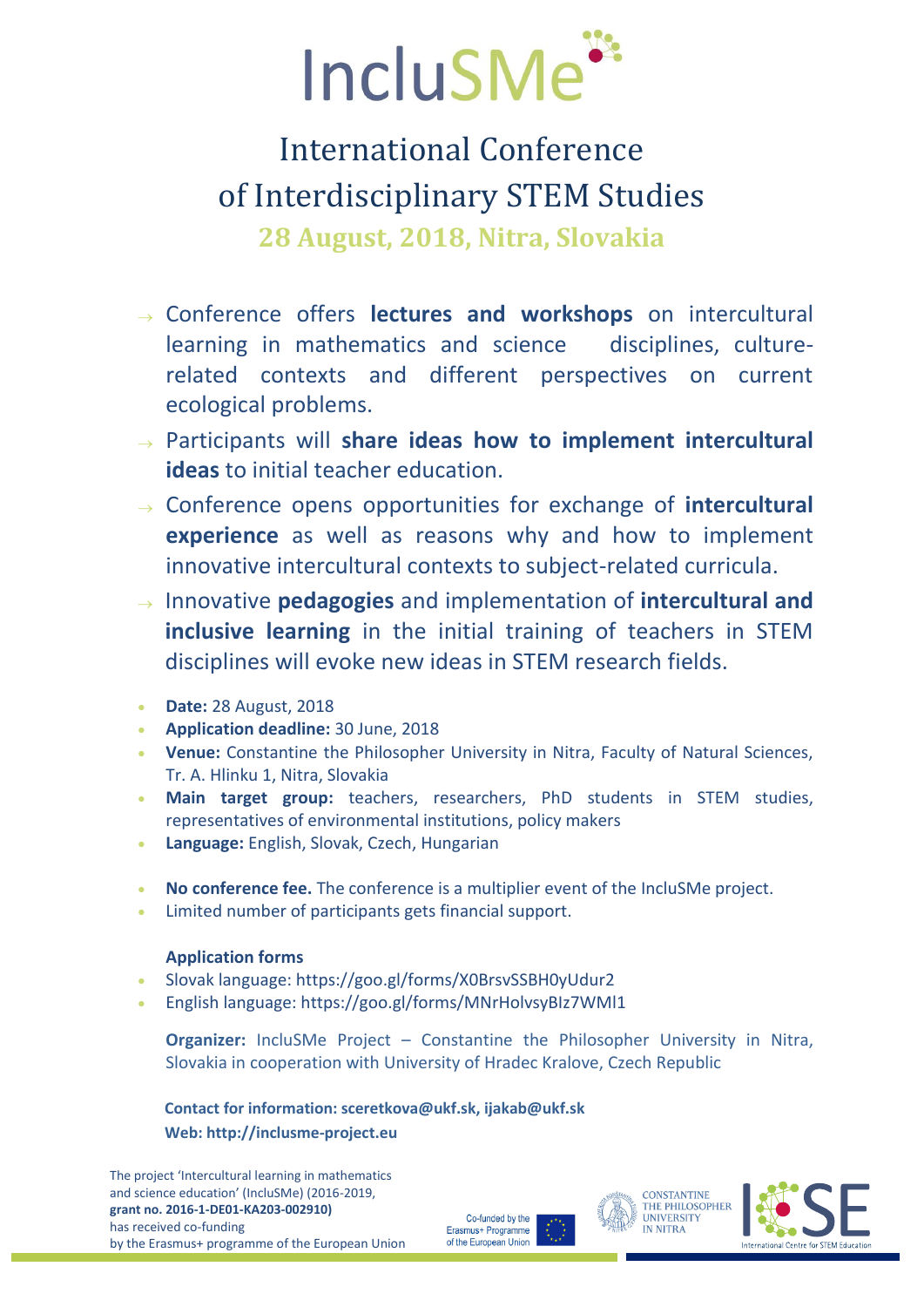

International Conference of Interdisciplinary STEM Studies **28 August, 2018, Nitra, Slovakia**

- **Preliminary Program**
- **28 August 2018**
- **Constantine the Philosopher University,**
- **Tr. A. Hlinku 1, Nitra, Slovakia**
- 8:00 9:00 arrival of participants
- 9:00 9:05 welcome, opening
- 9:05 10:35 plenary lectures
- 10:35 10:50 coffee break, poster session
- 10:50 12:20 plenary lectures
- 12:20 13:30 lunch break, poster session
- 13:30 15:00 workshops
- 15:00 15:20 coffee break, poster session
- 15:20 16:00 workshops feedback, closing



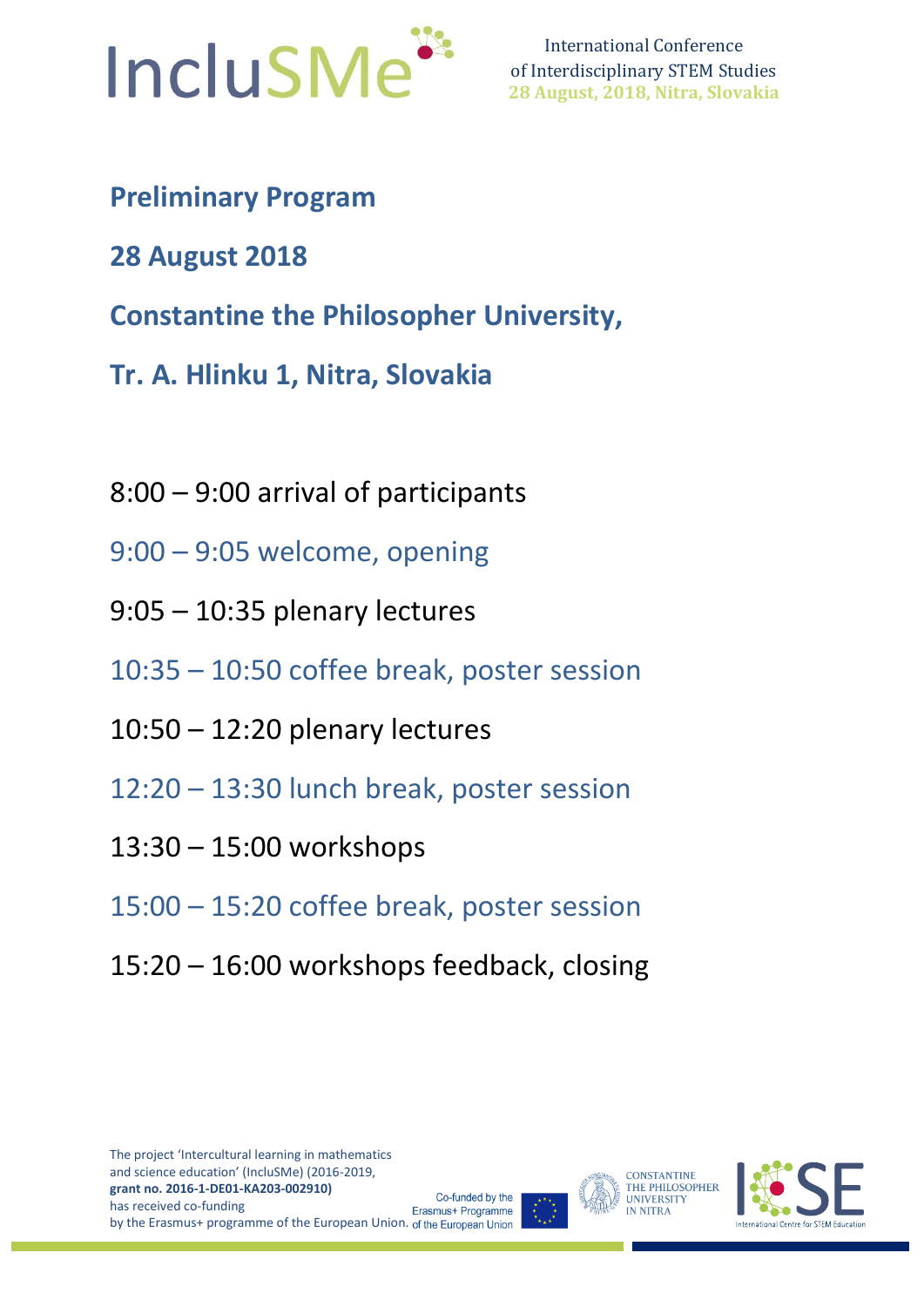# **IncluSMe**

## **Plenary Lectures**

#### **Inclusive education as a multi-paradigm discourse of educational experts**

STEM: education and competencies of teachers of natural sciences and mathematics with regard to the inclusion of cultural differences.

#### **Ladislav Zilcher, Department of Education, Faculty of Education, J. E. Purkyne University in Usti nad Labem, Czech Republic**

The lecture deals with an issue of inclusive education which is conceived by wider view than is usual. Articles related to inclusive education are commonly orientated to the support for students with special needs. We would like to point out the disunity of understanding this topic by educational experts and hidden dependence on other educational disciplines. Main objective of the lecture is to introduce inclusive education as a creating "school for all" not just make diverse school or classrooms. For building "school for all" is important to use all of educational disciplines to make an effective and good school. There is probably no way to create one field which would be "inclusive education" but we should set up effective synergy of all fields in education.

#### **What does the inclusive school need?**

#### **Miroslava Ceresnikova, Institute of Roma Studies, Faculty of Social Sciences and Health Care, Constantine the Philosopher University in Nitra, Slovakia**

The contribution brings the view on the conditions of the inclusive setting of the school environment, especially the relation to the ethnically different or socially excluded pupils. It focuses on the cultural and social sensitivity as the key competence of the teacher.

#### **Inclusive education from practicing teacher's point of view**

#### **Zuzana Kijacova, Elementary School Výčapy-Opatovce, Slovakia**

Since the school year 2015/2016, the children from Christian families from Iraq have attended the school, in which the lecturer teaches mathematics and biology. The presentation will address the issue of inclusive education from a practicing teacher's point of view. The most important aspects of the teacher's work on mathematics lessons will be presented, as well as the examples with a description of the experience: how to approach to a pupil from a different cultural environment, how to gradually overcome not only the language barrier in the communication with the pupil and his parents and reveal other barriers, how to assess a pupil from a different cultural environment and how to guide a pupil regarding the perspectives of his further study at secondary school. The contribution will also deal with the experience with working with integrated pupils and with pupils with special educational needs. It will also mention whether and how the education of pupils from a different cultural environment influences the overall culture of a particular elementary school.

The project 'Intercultural learning in mathematics and science education' (IncluSMe) (2016-2019, **grant no. 2016-1-DE01-KA203-002910)**  has received co-funding

Co-funded by the Erasmus+ Programme by the Erasmus+ programme of the European Union. of the European Union



International Centre for STEM Education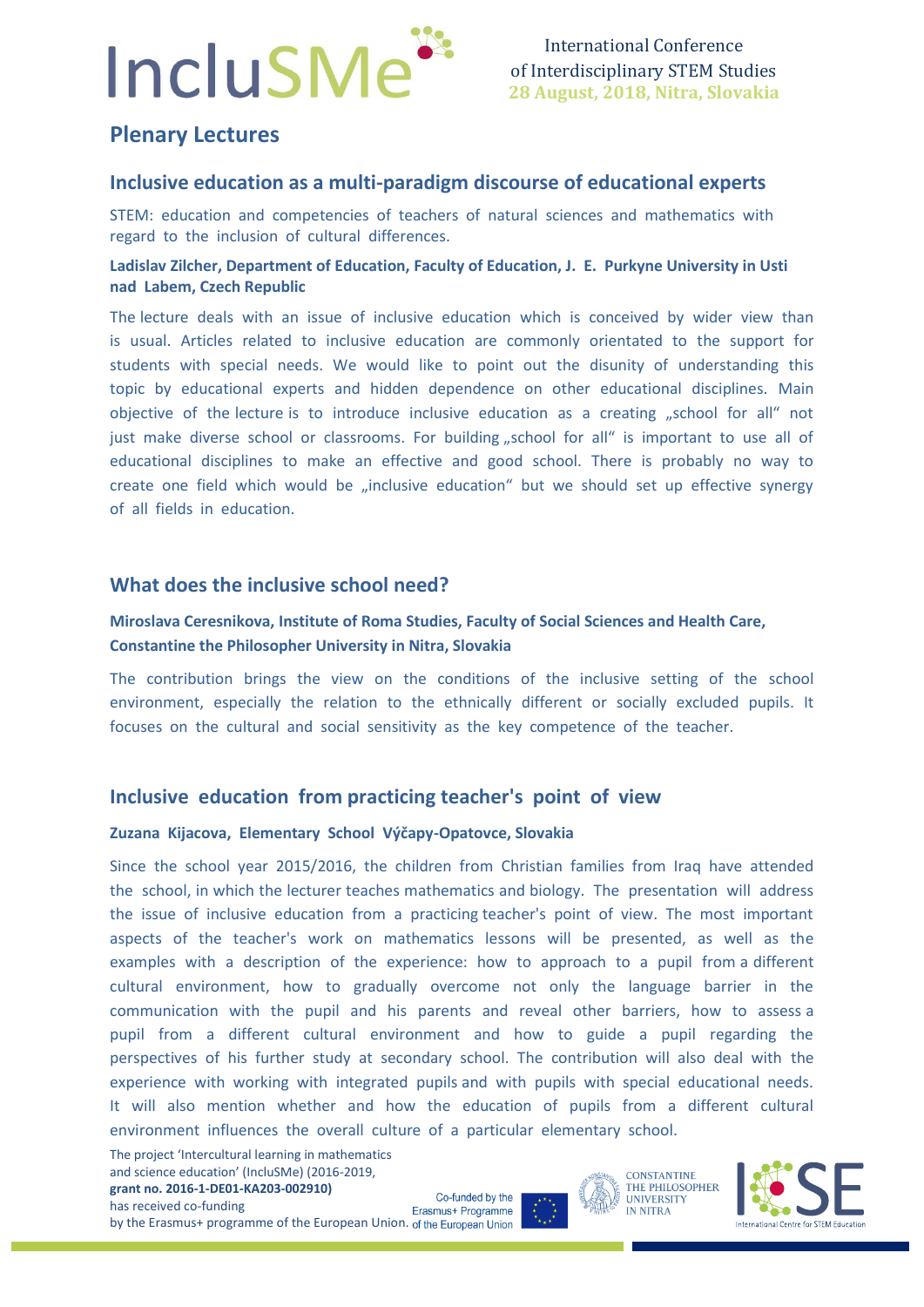

International Conference of Interdisciplinary STEM Studies **28 August, 2018, Nitra, Slovakia**

#### **"Good"questions in mathematics and biology teaching Jarmila Novotna, Katerina Jancarikova, Faculty of Education, Charles University, Prague, Czech Republic**

The discussion with the teacher as well as the discussion among pupils are important elements of constructivist-led teaching. The discussion is organized in such a way that the pupils discover something new, formulate a hypothesis, discuss different solutions of the assigned task, etc. To give pupils a sufficient space is often very difficult for teachers because they cannot prepare such communication in advance and have to respond quickly to the situation which emerges in the classroom. During the lesson, the teacher asks a number of questions, most of which are not prepared in advance. The questions we are interested in are related to mathematics and biology. We are dealing with "good" questions. We are focusing on the following questions: What does a "good" question consist of? How to create "good" questions? How to use "good" questions in the classroom?

### **Methods of detecting the metacognitive development of pupils and "metacognitively designed teaching"**

STEM: education and competencies of teachers of natural sciences and mathematics with regard to the inclusion of cultural differences.

#### **Vlastimil Chytry, Department of Pre-primary and Primary Education, Jaroslav Rican, Department of Education, Faculty of Education, J. E. Purkyne University in Usti nad Labem, Czech Republic**

The lecture deals with the concept of metacognition, focusing on the significance of this construct in practice - how the metacognition can be developed in pupils in a heterogeneous collective. The first part deals with the theoretical background. The central part of this contribution deals with question: which educational activities support pupils' metacognitive thinking development? The issue of metacognitive monitoring, which has a direct impact on pupils' learning process across many educational areas, will be highlighted.

#### **What you (don't) know about Asperger Syndrome and inclusion**

#### **Viera Hincova, psychologist, project manager and trainer, Banská Bystrica, Slovak Republic**

The lecture is aimed to show the real functioning of young people with this difference at high school and university. It will deal with key factors in the successful inclusion effort and the right for inclusive education from the perspective of the Convention on the Rights of Persons with Disabilities. It will provide the participants with practical information and tips that help young people with Asperger Syndrome to succeed in their study and to apply their sometimes exceptional talents.